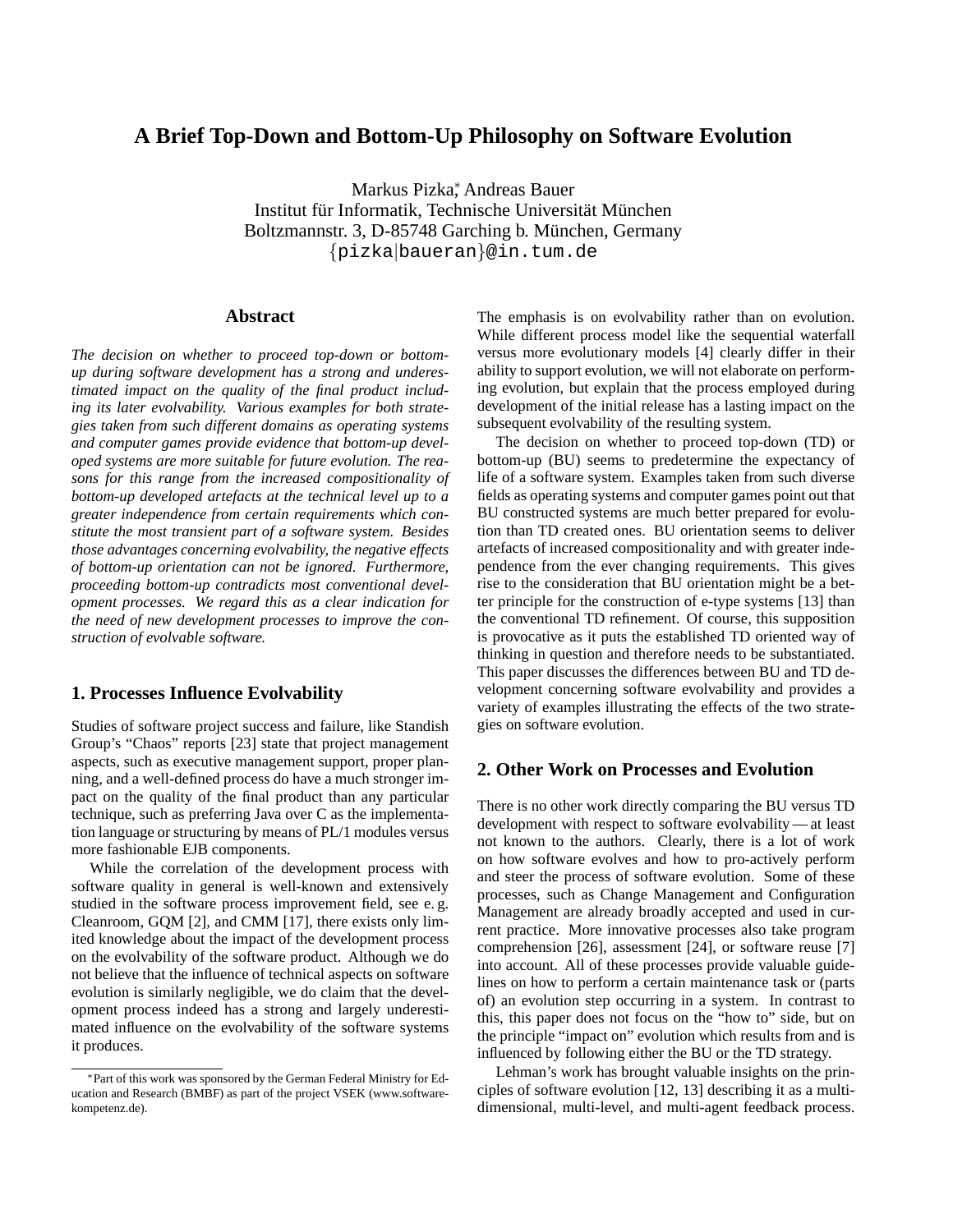Lehman's extensive studies show that the process of evolution, generally, is independent from certain technical aspects, such as the choice for a specific programming language, but instead driven from an ever changing environment and assumptions made during system modelling. We broadly agree on this view and have provided further evidence from Open Source software in [3]. Nevertheless, different processes and techniques do have an impact on the ability, speed, and costs of software evolution. And answers to the question about how to increase the evolvability of software systems are of high practical relevancy.

Raijlich's staged software life cycle [19] also details Lehman's considerations on how a system evolves by distinguishing certain stages of evolution from its initiation to phase-out. Again, this model describes the stages a software system runs through, but not the factors increasing or decreasing the length of the various stages which is subject to this paper.

And of course, there is a proliferation of work on techniques for evolution such as on architecture [14], metrics [9], and slicing [25]. While some of these works on techniques and tools have already gone quite far the consideration of processes seems to lag behind.

### **3. Bottom-Up and Top-Down Development**

Though BU and TD are commonly used terms, their interpretation in different contexts varies. We will therefore clarify our notion of BU and TD.

#### **3.1. Top-Down and Bottom-Up Principles**

As depicted in Fig. 1 software establishes a correspondence between requirements and a given technical reality. The requirements are at the "top" and the technical basis at the "bottom". Both sides are not fixed but more or less deliberately chosen. Since we are usually not willing to go down to elementary physics and up to the meaning of life, a software project usually defines or selects a certain technical basis as a starting point to implement hopefully realistic business requirements. While the technical basis of an embedded system, for instance, is close to control unit hardware and protocols the basis of an information system will rather be an API of a database system and a programming language. Similarly, requirements can either be demands from users, or the properties of an abstract concept, such as a state automaton. According to this, the distance between top and bottom can be as short as a single atomic transformation step, or span numerous intermediate levels.

Software is the extensive and complicated cluster of decisions, concepts, documents, and algorithms providing a mapping between the predetermined requirements and the available technique. This mapping can be viewed from either side: software maps the requirements onto the technical basis, but also the technical basis onto the requirements.

Although both directions are valid, they imply a *very different* way of thinking! The mapping usually does not oc-



**Figure 1. Going up or down?**

cur at once but is constructed over hundreds of intermediate steps over a long period of time. This construction may start with the requirements and refine them stepwise down to an implementation in which case we call it **top-down development**. **Bottom-up development**, in contrast, originates from the technical basis and tries to reach up to the requirements by building higher level services and components on what is already implemented. Though the outcome is always a correspondence between top and bottom the established path will differ significantly according to the direction taken, because the individual transition steps are guided by different perspectives! Most operating systems (OS) are an example for BU construction. Hard disks with sectors and heads have been abstracted to blocks and further on to universal byte structured files as well as directory trees. TD constructed OS ended up in very different storage concepts, such as a persistent object store [5], because they are usually guided by user-level concepts. In contrast to this, information systems, such as for banking, are mostly constructed TD, because fulfilling requirements and ease of use are of paramount importance. An exaggeratedly BU driven banking system would consist of various tiny applications that the user has to combine in the right order to achieve the desired effect — just like searching for a document with Unix shell commands grep, find, xargs, and " | ".

### **3.2. Pros and Cons**

Trivially, a TD constructed system is more likely to match its requirements, because this is what the construction starts with. However, TD development may well miss technical reality. Even if the initial set of requirements is realistic, intermediate decisions may cause an aberration from the optimal mapping as shown in Fig. 1: once the divergence between the constructed path and the available infrastructure becomes evident, it either has to be corrected with complicated and inefficient workarounds at the lower technical levels, or some kind of expensive backtracking must be applied to revoke previous decisions.

Another well-known problem of TD development is its "big-bang nature", i. e. there is no running system until the end of development. This entails high risks due to late validation by the customer and a long time to system. Albeit, the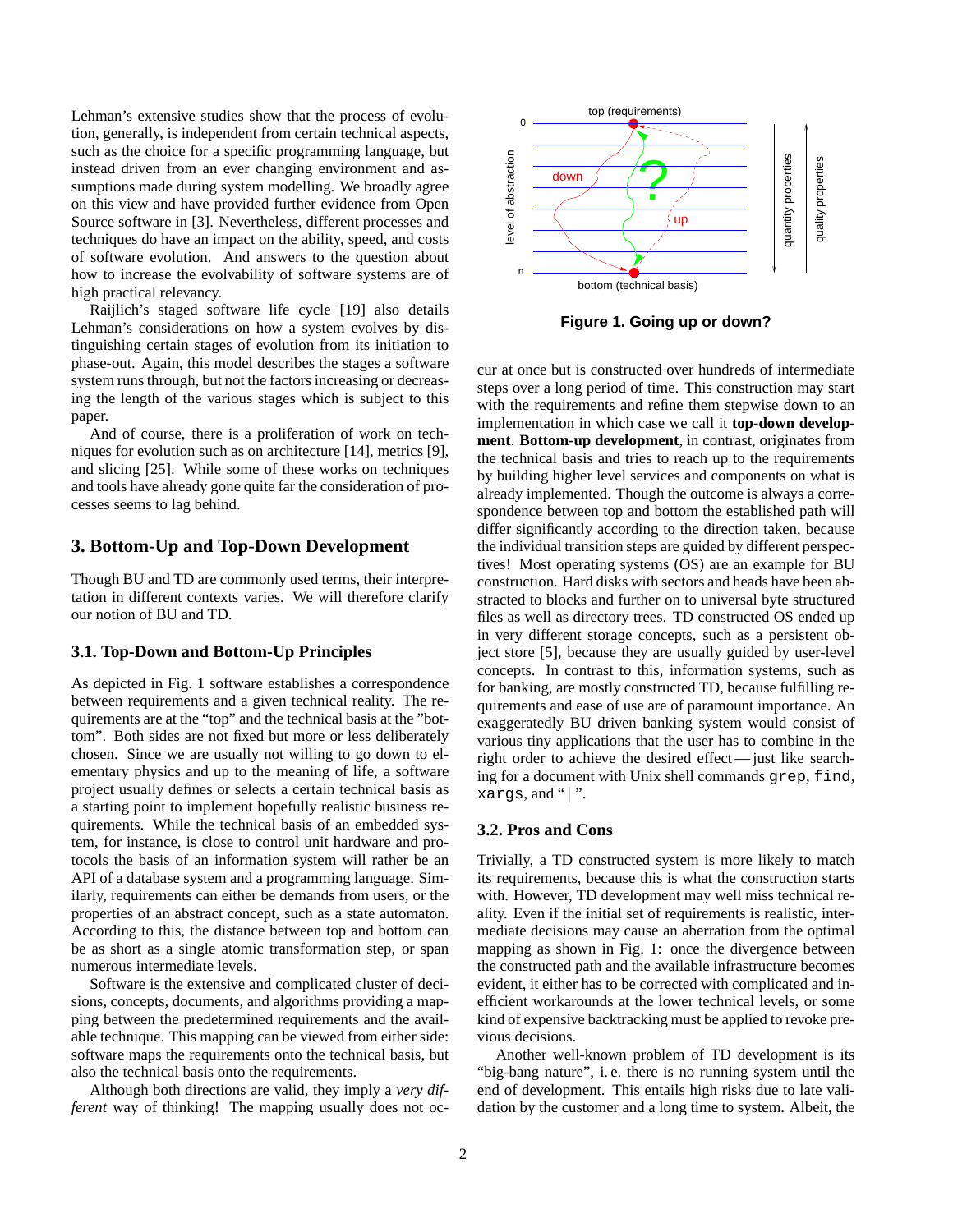vast majority of software projects adheres to the TD principle, simply because most common process models determine a strict TD order of events.

BU development overcomes these problems. It quickly provides a rudimentary running system, proceeds rapidly and delivers highly efficient systems that — at the end — might fail to match the requirements. Again, this deviation can be compensated with workarounds or backtracking. But, BU has an important additional option. Unlike the technical basis, requirements can be modified to some extent. In practice, BU constructed systems are usually not significantly changed if the requirements are not perfectly met but the user is forced to adapt to the system. While this may sound irritating, it is common practice in numerous domains, such as system level software but also for enterprise resource planning systems like SAP R/3. In a recent IT manager workshop<sup>1</sup> all attendees agreed that they rather adapted the organisation than change their standard software.

### **3.3. Philosophical Implications**

One can easily further generalise these considerations by abstracting from software. As a matter of fact this helps to understand the role of TD and BU thinking on software evolution.

Top represents long-term wishes and dreams. The bottom side is constituted by actually existing options. Someone whose pattern of thought is strongly bound to the top side usually fails to deliver a result which is the typical trouble of the perfectionist. In contrast, the tinkerer, who is strongly focusing on the bottom produces a lot of useless things.

The key to long term success is to keep both perspectives in balance. It is no coincidence that successful, large-scale organisations perform both strategic and operational management with similar priority. Strategic questions correspond to long term wishes (top) and operational issues represent short term options (bottom). By integrating both sides, these organisations are able to quickly produce useful results (products) by continuously adapting to the changing demands on a solid operational foundation.

This long term success, i. e. preserving value by continuous adaptation, is exactly what software evolution is aiming for, too. We claim, that the principle to balance BU and TD orientation, with an emphasise on BU, could be just as beneficial for software systems as it is for organisations. Currently, most development processes are TD centric and hamper evolvability.

# **4. Impact on Software Evolvability**

Besides the differences of TD versus BU on software quality in general, the decision on whether to proceed upwards or downwards affects two properties of the resulting product that are crucial for successful long-term evolution: first is the compositionality of the developed structure and its elements, second is the stability of the concepts derived. We argue that consequent BU orientation helps to produce components of reduced size and increased *orthogonality* resulting in higher compositionality. Furthermore, a bottom-up developed architecture is less coined by the requirements of users which are by far the most volatile part of a software system. Trivially, systems with decreased exposure to variance need to be changed less frequently which slows the process of decay [6]. Increased compositionality, additionally, allows for less intrusive, i. e. destructive, and therefore more flexible changes. Both aspects contribute to increased evolvability.

#### **4.1. Compositionality**

BU software engineering contributes to the separation of concerns [16]. Unlike TD approaches which mostly try to satisfy user requirements, BU approaches force the developer to think in terms of *orthogonal* and *scalable* components and subcomponents, simply because the later requirements are a priori unknown and the constructed system must be flexible enough to satisfy various requirements.

New functionality in BU designed systems is merely a recombination of already existing subsystems or components. In other words, BU engineering tends to alter the requirements to match the system, rather than modifying the system to reflect new demands.

The concerns which are separated at the technical level are those that enable orthogonal scalability of features and functionality, while TD usually separates requirements, use cases, and scenarios. Evolvability, of course, is mostly influenced by the former, giving reason as to why at least BU aspects in system design are crucial.

### **4.2. Increased Stability**

As discussed in sec. 3.3, requirements represent wishes and dreams which are usually highly volatile. In fact, no other part of a software system changes more frequently than the business processes underlying the requirements [10]. Hardware and other low-level technical details are a lot more "stable" than requirements. Studies on software maintenance show that about 55% of all change requests are new or changed requirements (perfective) while only 25% are technical changes (adaptive) [18].

To achieve longevity of a system it is in general useful to operate as far away from volatility as possible, because frequent changes entail decay [6] reducing the expectancy of life of the system. The decisions made during BU construction are indeed hardly influenced by changing requirements but based on the more stable technical platform.

Contrary, systems leaning towards the more variable requirements side, as it happens during TD construction, encounter greater difficulties to keep up with the constant change at the top side. Changes of the requirements often affect extensive parts of the system because initial decisions the most important ones — are already steered by volatile toplevel properties, such as business functions of different departments of an organisation.

<sup>&</sup>lt;sup>1</sup>German CIO quarterly meeting, Munich, Germany, March 2004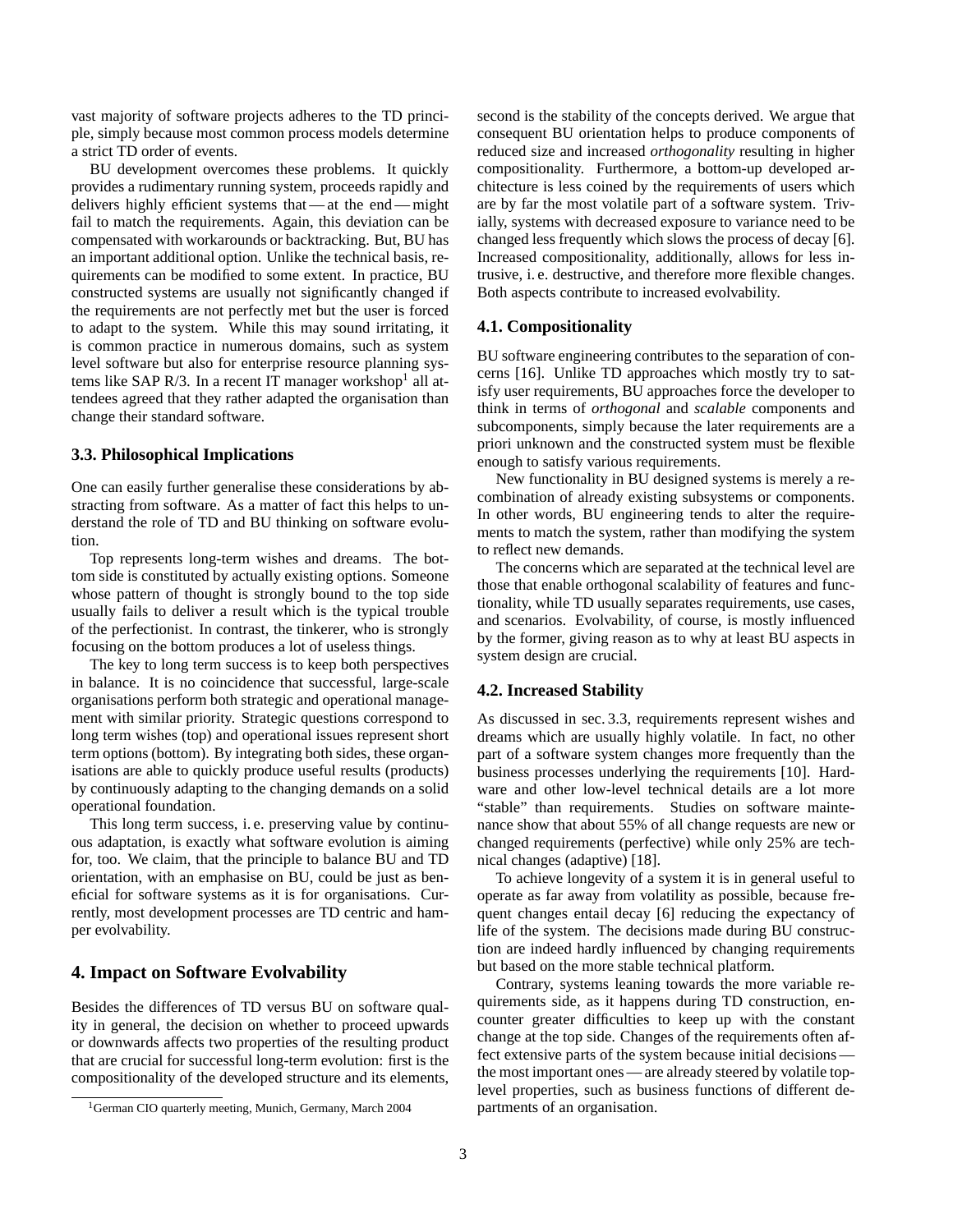### **5. Examples of BU and TD Construction**

In the following, we present different examples of BU versus TD construction ranging from adventure games (see sec. 5.1) to a large-scale weather satellite imaging and analysis processor (see sec. 5.3).

### **5.1. Adventure Games**

Interactive adventures are complex software systems. Between 1975–1980, these games were text-based written in languages like FORTRAN, or LISP running on large mainframes and controlled via terminals usually residing in a campus' students lab. Later ports of the games often came down to being only a few kBytes in size.



(a) Larry at a bar in 1987.



(b) Larry at the same bar, four years later.

#### **Figure 2. Leisure Suit Larry now and then.**

While many of the companies who created and sold the early text-based adventures went bankrupt, their products managed to evolve and almost shape an academic field (see [15]). Interestingly, these systems emerged BU with an *invariant core* that is independent from assumptions regarding user acceptance or operability. The community furtheron established components that facilitate creating similar applications by emphasising portability and compatibility (bottom side). Meeting the top requirements asserted by market pressure was largely disregarded and led to commercial failure but also to high-quality software that is still studied by many, today (e. g. Inform [1], Z-virtual-machine, etc.).

Nowadays, games of that genre tend to fill up half a hard disk's capacity with multimedia sound effects and movies that are necessary in order to address the customers demands on a highly competitive and global market.

Screenshots of the considerably successful game "Leisure Suit Larry" are depicted in Fig. 2: firstly as it was originally released in 1987 and secondly, a new version with updated graphics and a comfortable mouse-driven user interface from 1991. The costly re-issue of the same game within only four years after its initial release became a necessity because the overall concept of "Larry" was tightly bound to the top-level user interface, which was changing rapidly.

#### **5.2. Systems Programming**

Systems programming is an interesting example in a sense that there exist numerous successful architectures developed both in a BU as well as TD fashion. However, while BU developed systems like the nowadays MacOS X, \*BSD, Linux, or Solaris all thrive for continuing success, most of their TD counterparts are either in the process of being phased out, or have already ceased to exist.

MacOS X, formerly NextStep, was Apple's change towards a new platform consisting of new generation Motorola PowerPC CPUs and a Unix system kernel. It is interesting to notice, however, that an earlier and hugely expensive TD attempt of Apple Computer to design an OS on their own, failed and drove the company almost towards irrelevance during that period. The requirements for the system were to be absolutely compatible with their previous non-preemptive OS while, at the same time, offering users an entirely new system with better multitasking and multimedia capabilities. The project was called "Rhapsody" and never got to a stage where it would even come close to the requirements asserted TD from managers trying to gain market share.

In many similar cases where huge vendors tried to create an OS from scratch in a TD manner, either the cost and time needed were underestimated, or the technical reality was not considered adequately. For example, Spring, an early 1990s object oriented OS developed at Sun, never really got to the point where it could compete with the traditional Unix derivate Solaris. And when Intel first published its 64-bit plans, the companies IBM, SCO (then Caldera), amongst other firms failed to finalise project Monterey aiming to be the first commercial software platform for the upcoming processors. IBM has moved on to using a BU evolved Linux, and SCO entered a legal battle against the former partner IBM for that. Systems like Monterey, Sun Spring, OS/2, and Rhapsody were well funded, but either never released, or have disappeared in the meantime while the old BU Unix derivates are the only ones left besides – as well BU driven – Microsoft products.

### **5.3. McIDAS**

When the Man computer Interactive Data System (McIDAS) celebrated its 25th year of existence, the American Meteorological Society published a article [11], explaining the BU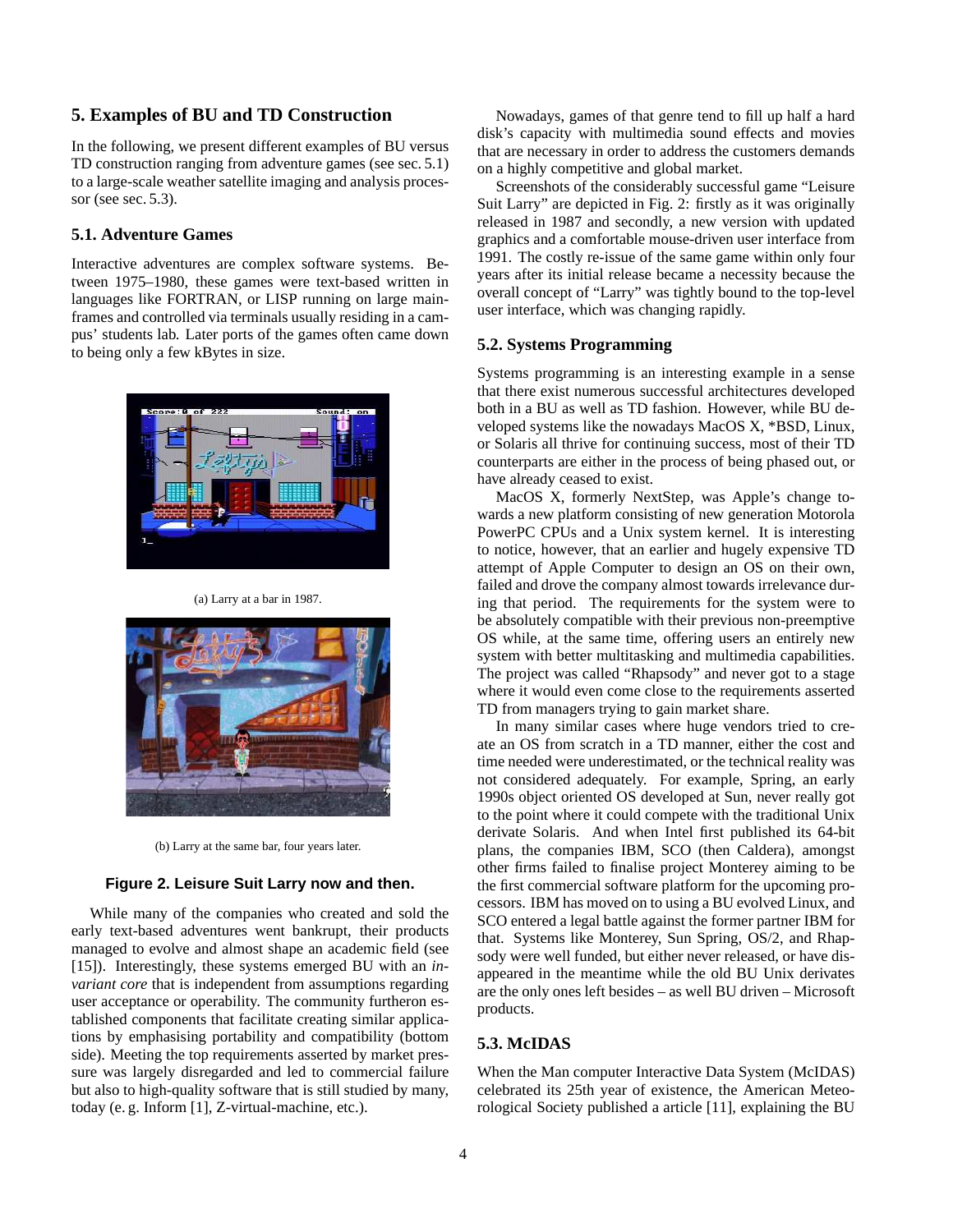based evolution of this immensely complex system which is used to analyse and process data, collected by weather satellites. Since 1973, McIDAS has undergone four major architectural and also design changes, moving the entire processing system consisting of many different components and applications from a mainframe environment over to a distributed Unix architecture on which it still serves its national and international clients today. Interestingly enough, the article describing those architectural changes concludes:

"1) In an environment of change and evolution, the bottom-up design approach produces a system more satisfactory to users than a top-down approach. [...]

2) Requirements are not our final goal, user satisfaction  $i_S$ "

These two conclusions already sum up the fundamental area of conflict as discussed in sec. 3.2: requirements vs. user satisfaction. According to the researchers at Space Science and Engineering Center at the University of Wisconsin, Madison, who are mainly responsible for McIDAS, a BU approach may often be unable to address *all* the requirements, while a TD approach is usually finalised on the expense of flexibility, portability, and evolvability of the *entire* system.

| <b>5.4. UNIX</b> |     |
|------------------|-----|
|                  | are |

**5.4. UNIX** "Those who do not understand Unix are condemned to reinvent it, poorly." — Henry Spencer

Doug McIlroy, the principal inventor of UNIX *Pipes*, summarised the popular OS design principle as follows: "This is the Unix philosophy: Write programs that do one thing and do it well. Write programs to work together. Write programs to handle text streams, because that is a universal interface. [21]"

Of course, this does not only hold for text processing shell commands, but it rather reflects the overall — and still practically successful — BU approach that Ken Thompson, the original designer of the UNIX OS [20], originally chose. The focus is on technical aspects such as text streams and the interfaces between programs, but not on a set of requirements that have to be fulfilled.

The fact that most Unix compatible (Linux, BSD, etc.) OS still continue to evolve under this maxim is a clear indication that the almost invariant properties of the physical platform demand far less frequent changes than high-level requirements asserted in a TD manner. As a matter of fact, many of the changes occurring "below" an (Unix) OS core are transparently wrapped by compilers. In other words, an improved pipelining architecture in a modern microprocessor hardly affects the way programmers maintain file systems, network stacks, or device drivers; the bottom-level tends to be rather invariant compared to TD requirements.

In the Unix world, users traditionally adapt to the system's properties, and not vice versa. Instead of imposing a new solution on the system changing, or at least, influencing its overall properties, existing orthogonal building boxes (pipes, filters, scripts, daemons, sockets, etc.) are carefully composed by the user to address the new requirements. In consequence, the changing requirements have a reduced scope and do not affect the evolution of co-existing programs, or processes clearly a contrast to a TD system design where the set of initial requirements predetermines implementation details.

### **5.5. Open Source**

The Open Source movement, which was largely sparked by the GNU project, is yet another example of successful application of the BU approach. The original goal of GNU was to create a complete, but entirely free OS according to Unix design principles. Interestingly enough, since 1984 the GNU project has failed to meet its TD asserted goal by being unable to deliver a stable OS kernel. However, GNU as a whole was successful, since the building boxes necessary to accomplish their goals, indirectly, gave birth to other highly successful, large-scale and long-living software projects such as Linux, Mozilla, KDE, Gnome, and others.

Instead of building a holistic solution, the GNU project first focussed BU on universal tools that would help build the fundamental components of a Unix system: an extensible text editor (Emacs), a compiler (GCC), an automated build system (make, autoconf, automake), command line interpreters (e. g. bash), and so on. Nowadays, most of these systems have already become integral part of various (and even commercial) Unix operating systems, such as Sun OS or Mac OS X, for instance. Linux and many other highly successful Free Software projects would not exist, if it wasn't for GNU's BU approach on building large-scale systems. In that sense, the Open Source movement has taken the approach of BU software development one step further than Unix.

One of the most successful and comprehensive offsprings from GNU's global efforts is definitely the GNU Compiler Collection (GCC) which, nowadays, supports more platforms and programming languages than any other compiler, i. e. dozens of languages, software and hardware configurations. It is a formidable example taken from the Open Source world of a BU constructed single software system that evolved from a simple C-compiler for 32-bit platforms that address 8-bit bytes and have several general purpose registers [22] to an industrial-strength cross-compiler. Our own experiences working on GCC are summarised in [3].

#### **6. Consequences**

Coming to realise the various differences between TD and BU and favouring the BU approach for evolvability has consequences on the way software should be developed as well as for users of software systems.

#### **6.1. Development Processes**

TD asserted requirements affect no other aspect of software engineering as much as the development process. Most of the traditional and widely used processes like variations of the waterfall, but also object oriented methods like RUP assume